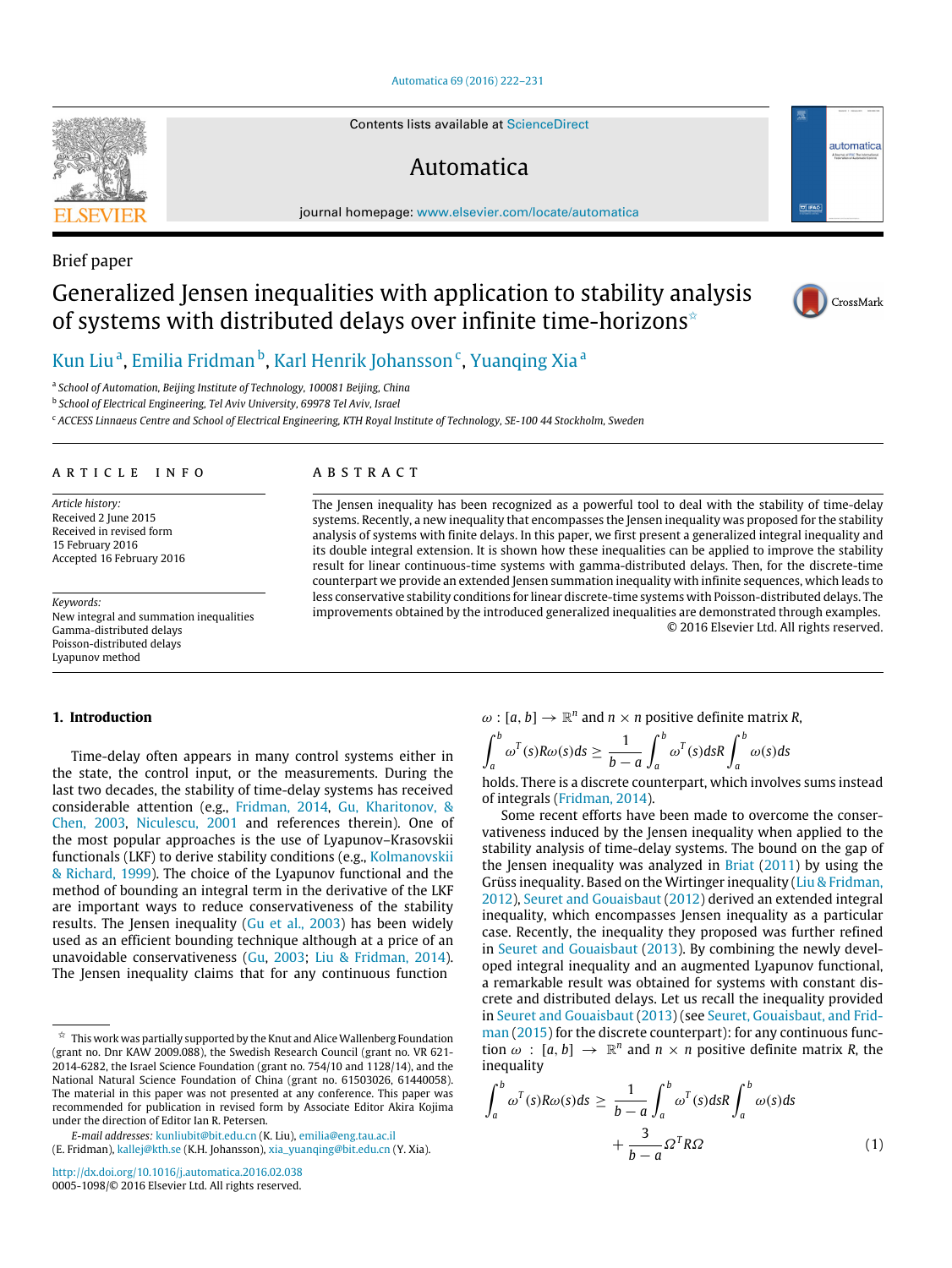holds, where

$$
\Omega = \int_{a}^{b} \omega(s)ds - \frac{2}{b-a} \int_{a}^{b} \int_{a}^{s} \omega(r) dr ds. \tag{2}
$$

To prove [\(1\),](#page-0-4) a function  $f(u)$ ,  $u \in [a, b]$ , was introduced in [Seuret](#page-8-11) [and](#page-8-11) [Gouaisbaut](#page-8-11) [\(2013\)](#page-8-11) as follows:

$$
f(u) = \dot{z}(u) = \omega(u) - \frac{1}{b-a} \int_a^b \omega(s) ds - \frac{a+b-2u}{(b-a)^2} \Theta,
$$
 (3)

where  $\Theta \in \mathbb{R}^n$  is a constant vector to be defined and  $z(u) =$  $\int_a^u \omega(s)ds - \frac{u-a}{b-a} \int_a^b \omega(s)ds - \frac{(b-u)(u-a)}{(b-a)^2}$ (*b*−*a*) <sup>2</sup> Θ, *u* ∈ [*a*, *b*]. It is noted that  $\int_a^b (a+b-2u)du = 0$  plays an important role in the utilization of  $(3)$ . Since  $\Theta$  is a constant vector, it is obvious that in [\(3\),](#page-1-0)  $a + b - 2u$ could be replaced by  $c(a+b-2u)$ ,  $c \in \mathbb{R} \setminus \{0\}$ , because  $\int_a^b c(a+b-1)$  $2u)du = 0$ . By using a more general auxiliary function  $g(u)$  with  $\int_a^b g(u)du = 0$ , an extended integral inequality, which includes the one proposed in [Seuret](#page-8-11) [and](#page-8-11) [Gouaisbaut](#page-8-11) [\(2013\)](#page-8-11) as a particular case, was provided in [Park,](#page-8-13) [Lee,](#page-8-13) [and](#page-8-13) [Lee](#page-8-13) [\(2015\)](#page-8-13).

Recently, the stability analysis of systems with gammadistributed delays was studied [\(Solomon](#page-8-14) [&](#page-8-14) [Fridman,](#page-8-14) [2013\)](#page-8-14). The Lyapunov-based analysis was based on two kinds of integral inequalities with infinite intervals of integration: given an  $n \times n$ positive definite matrix *R*, a scalar  $h > 0$ , a vector function  $\omega$ :  $[0, +\infty) \to \mathbb{R}^n$  and a scalar function  $\overline{K}$  :  $[0, +\infty) \to \mathbb{R}^+$  such that the integrations concerned are well defined, the following inequalities

$$
\int_0^{+\infty} K(s)\omega^T(s)R\omega(s)ds
$$
  
\n
$$
\geq K_0^{-1} \int_0^{+\infty} K(s)\omega^T(s)dsR \int_0^{+\infty} K(s)\omega(s)ds
$$
 (4)

and

$$
\int_{0}^{+\infty} \int_{t-\theta-h}^{t} K(\theta) \omega^{T}(s) R \omega(s) ds d\theta
$$
\n
$$
\geq K_{1h}^{-1} \int_{0}^{+\infty} \int_{t-\theta-h}^{t} K(\theta) \omega^{T}(s) ds d\theta R
$$
\n
$$
\times \int_{0}^{+\infty} \int_{t-\theta-h}^{t} K(\theta) \omega(s) ds d\theta, \qquad (5)
$$

hold, where  $K_0 = \int_0^{+\infty} K(s)ds$  and  $K_{1h} = \int_0^{+\infty} K(s)(s+h)ds$ . The inequalities [\(4\)](#page-1-1) and [\(5\)](#page-1-2) were used in [Solomon](#page-8-15) [and](#page-8-15) [Fridman](#page-8-15) [\(2015\)](#page-8-15) to the stability and passivity analysis for diffusion partial differential equations with infinite distributed delays.

To obtain more accurate lower bounds of integral inequalities [\(4\)](#page-1-1) and [\(5\)](#page-1-2) over infinite intervals of integration, the method developed in [Seuret](#page-8-11) [and](#page-8-11) [Gouaisbaut](#page-8-11) [\(2013\)](#page-8-11) for the integral inequality over finite intervals of integration seems not to be applicable, since the function *f* of [\(3\)](#page-1-0) is directly dependent on both the lower limit *a* and the upper limit *b*. Therefore, an interesting question arises:

<span id="page-1-3"></span>**Question 1.** *Is it possible to derive more accurate lower bounds to reduce the conservativeness of integral inequalities* [\(4\)](#page-1-1) and [\(5\)](#page-1-2) *? If so, how much improvements can we obtain by applying the generalized inequalities to the stability analysis of continuous-time systems with gamma-distributed delays?*

We further analyze the discrete-time case. Poisson-distribution is widespread in queueing theory [\(Gross,](#page-8-16) [Shortle,](#page-8-16) [Thompson,](#page-8-16) [&](#page-8-16) [Harris,](#page-8-16) [2008\)](#page-8-16). In [Saleh](#page-8-17) [and](#page-8-17) [Valenzuela](#page-8-17) [\(1987\)](#page-8-17), the experimental data on the arrivals of pulses in indoor environments revealed that each cluster's time-delay is Poisson-distributed (see also [Kotsopoulos](#page-8-18) [&](#page-8-18) [Loannou,](#page-8-18) [2008\)](#page-8-18). Therefore, we study the stability of linear discrete-time systems with Poisson-distributed delays via appropriate Lyapunov functionals. The Lyapunov-based analysis uses the discrete counterpart of integral inequalities  $(4)$  and  $(5)$ , i.e., Jensen inequalities with infinite sequences [\(Wu,](#page-8-19) [Shi,](#page-8-19) [Su,](#page-8-19) [&](#page-8-19) [Chu,](#page-8-19) [2012\)](#page-8-19). The following question corresponds to [Question 1](#page-1-3) in the discrete case:

<span id="page-1-0"></span>**Question 2.** *Is it possible to generalize Jensen summation inequalities with infinite sequences? If so, how much improvements can be achieved by applying the generalized inequalities to the stability analysis of discrete-time systems with Poisson-distributed delays?*

The central aim of the present paper is to answer the above questions. First, we present generalized Jensen integral inequality and its double integral extension, which are over infinite intervals of integration. We show how they can be applied to improve the stability result for linear continuous-time systems with gammadistributed delays. Then, for the discrete counterpart we provide extended Jensen summation inequality with infinite sequences, which leads to less conservative stability conditions for linear discrete-time systems with Poisson-distributed delays. In both the continuous-time and discrete-time cases, the considered infinite distributed delays are shown to have stabilizing effects. Following [Solomon](#page-8-14) [and](#page-8-14) [Fridman](#page-8-14) [\(2013\)](#page-8-14), we derive the results via augmented Lyapunov functionals.

<span id="page-1-1"></span>The structure of this paper is as follows. In Section [2](#page-1-4) we derive generalized Jensen integral inequalities. Section [3](#page-4-0) presents stability results for linear continuous-time systems with gammadistributed delays to illustrate the efficiency of the proposed inequalities. Sections [4](#page-6-0) and [5](#page-7-0) discuss the corresponding extended Jensen summation inequality with infinite sequences and its application to the stability analysis of linear discrete-time systems with Poisson-distributed delays, respectively. The conclusions and the future work will be stated in Section [6.](#page-8-20)

<span id="page-1-2"></span>**Notations**: The notations used throughout the paper are standard. The superscript ' $T$ ' stands for matrix transposition,  $\mathbb{R}^n$  denotes the *n* dimensional Euclidean space with vector norm  $|\cdot|$ ,  $\mathbb{R}^{n \times m}$ is the set of all  $n \times m$  real matrices, and the notation  $P > 0$ , for  $P \in \mathbb{R}^{n \times n}$  means that *P* is symmetric and positive definite. The symbols  $\mathbb{R}$ ,  $\mathbb{R}^+$ ,  $\mathbb{Z}^+$  and  $\mathbb{N}$  denote the set of real numbers, non-negative real numbers, non-negative integers and positive integers, respectively.

#### <span id="page-1-4"></span>**2. Extended Jensen integral inequalities**

The objective of this section is to provide extended Jensen integral inequalities over infinite intervals. To do so, we first prove the generalized Jensen integral inequality introduced in [Park](#page-8-13) [et al.](#page-8-13) [\(2015\)](#page-8-13) over finite intervals in a simpler way. Then we extend the method to prove the inequality over infinite intervals.

### *2.1. Extended Jensen integral inequality over finite intervals*

By changing  $a + b - 2u$  of [\(3\)](#page-1-0) to a more general scalar function  $g(u)$  with  $\int_a^b g(u)du = 0$  and  $g(u)$  not identically zero, we first present the extended Jensen inequality over finite intervals of integration.

<span id="page-1-5"></span>**Lemma 1** (*[Park](#page-8-13) [et al.,](#page-8-13) [2015](#page-8-13)*). *If there exist an n*  $\times$  *n matrix R*  $> 0$ , *a scalar function g* : [a, b]  $\rightarrow \mathbb{R}$  and a vector function  $\omega$  : [a, b]  $\rightarrow \mathbb{R}^n$ *such that the integrations concerned are well defined and*  $\int_a^b g(s) ds$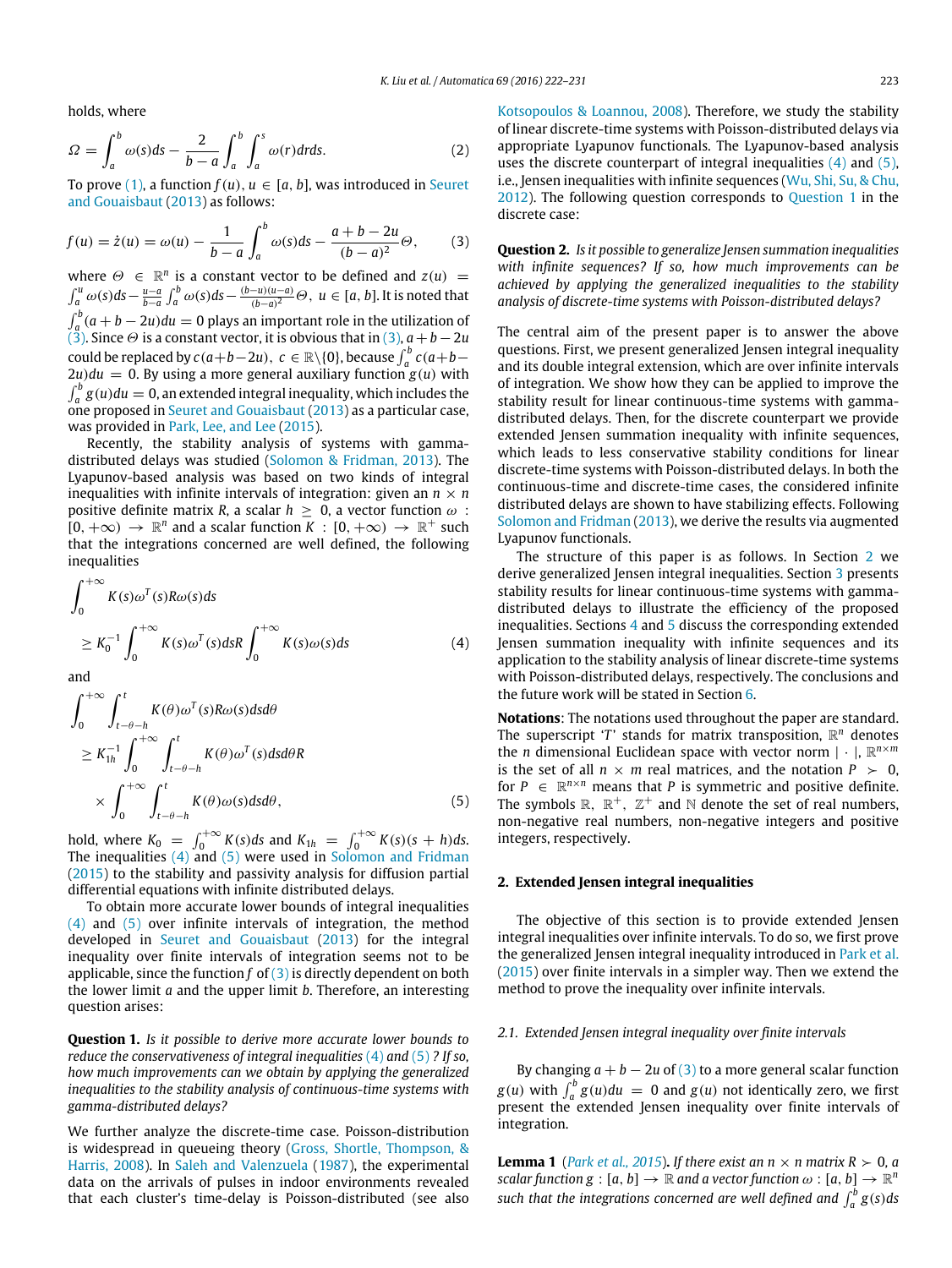$= 0$ , where  $g(s)$  is not identically zero, then the following inequality *holds:*

$$
\int_{a}^{b} \omega^{T}(s)R\omega(s)ds \ge \frac{1}{b-a} \int_{a}^{b} \omega^{T}(s)dsR \int_{a}^{b} \omega(s)ds
$$

$$
+ \left[ \int_{a}^{b} g^{2}(s)ds \right]^{-1} \int_{a}^{b} g(s) \omega^{T}(s)dsR \int_{a}^{b} g(s) \omega(s)ds.
$$
(6)

**Proof.** Define a function  $f(u)$  for all  $u \in [a, b]$  by

$$
f(u) = \omega(u) - \frac{1}{b-a} \int_a^b \omega(s)ds - g(u)\Theta,
$$
\n(7)

where  $\Theta \in \mathbb{R}^n$  is a constant vector to be defined. Then, since  $R \succ 0$ it follows that

$$
0 \leq \int_{a}^{b} f^{T}(s)Rf(s)ds
$$
  
=  $\int_{a}^{b} \left[\omega(s) - \frac{1}{b-a} \int_{a}^{b} \omega(\theta)d\theta\right]^{T}$   
 $\times R\left[\omega(s) - \frac{1}{b-a} \int_{a}^{b} \omega(\theta)d\theta\right]ds$   
+  $\left[\frac{2}{b-a} \int_{a}^{b} \omega^{T}(s)dsR\Theta\right] \int_{a}^{b} g(s)ds$   
+  $\left[\int_{a}^{b} g^{2}(s)ds\right] \Theta^{T}R\Theta - 2\Theta^{T}R \int_{a}^{b} g(s)\omega(s)ds.$ 

Noting that  $\int_a^b g(s)ds = 0$ , we obtain

$$
\int_a^b \omega^T(s) R\omega(s) ds \ge \frac{1}{b-a} \int_a^b \omega^T(s) ds R \int_a^b \omega(s) ds
$$

$$
- \left[ \int_a^b g^2(s) ds \right] \Theta^T R \Theta + 2\Theta^T R \int_a^b g(s) \omega(s) ds.
$$

Rewriting the last two terms as sum of squares yields

$$
\int_{a}^{b} \omega^{T}(s)R\omega(s)ds \geq \frac{1}{b-a} \int_{a}^{b} \omega^{T}(s)dsR \int_{a}^{b} \omega(s)ds
$$

$$
+ \left[ \int_{a}^{b} g^{2}(s)ds \right]^{-1} \int_{a}^{b} g(s) \omega^{T}(s)dsR \int_{a}^{b} g(s) \omega(s)ds
$$

$$
- \left[ \int_{a}^{b} g^{2}(s)ds \right] [\Theta - \Upsilon]^{T} R[\Theta - \Upsilon], \tag{8}
$$

where

$$
\varUpsilon = \bigg[ \int_a^b g^2(s) ds \bigg]^{-1} \int_a^b g(s) \omega(s) ds.
$$

Since [\(8\)](#page-2-0) holds independently of the choice of  $\Theta$ , we may choose  $\Theta = \Upsilon$ , which leads to the maximum of the right-hand side of [\(8\)](#page-2-0) and thus,  $(6)$  holds. This concludes the proof.

**Remark 1.** In [Park](#page-8-13) [et al.](#page-8-13) [\(2015\)](#page-8-13), the proof was more complicated as the corresponding construction of [\(7\)](#page-2-2) relied on an auxiliary function  $\bar{g}(u)$ , where  $\bar{g}(u)$  satisfies  $g(u) = \bar{g}(u) - \frac{1}{b-a}\int_a^b \bar{g}(s)ds$ .

### *2.2. Generalized Jensen integral inequalities over infinite intervals*

We extend the method used for proving [Lemma 1](#page-1-5) from finite intervals of integration to infinite ones in the following result.

<span id="page-2-6"></span>**Theorem 1.** For a given  $n \times n$  matrix  $R \succ 0$ , scalar functions  $g\,:\,[0,+\infty)\,\rightarrow\,\mathbb{R},\,\,K\,:\,[0,+\infty)\,\rightarrow\,\mathbb{R}^+$  and a vector function  $\omega : [0, +\infty) \to \mathbb{R}^n$ , assume that the integrations concerned are well *defined and*  $\int_0^{+\infty} K(s)g(s)ds = 0$  *with*  $g(s)$  *not identically zero. Then the following inequality holds:*

<span id="page-2-1"></span>
$$
\int_0^{+\infty} K(s)\omega^T(s)R\omega(s)ds
$$
  
\n
$$
\geq K_0^{-1} \int_0^{+\infty} K(s)\omega^T(s)dsR \int_0^{+\infty} K(s)\omega(s)ds
$$
  
\n
$$
+ \left[ \int_0^{+\infty} K(s)g^2(s)ds \right]^{-1} \bar{\Omega}^T R\bar{\Omega},
$$
\n(9)

<span id="page-2-2"></span>*where*

<span id="page-2-5"></span><span id="page-2-3"></span>
$$
K_0 = \int_0^{+\infty} K(s)ds, \qquad \bar{\Omega} = \int_0^{+\infty} K(s)g(s)\omega(s)ds.
$$
 (10)

**Proof.** Define a function  $\bar{f}(u)$  for all  $u \in [0, +\infty)$  by

$$
\bar{f}(u) = \sqrt{K(u)} \bigg[ \omega(u) - K_0^{-1} \int_0^{+\infty} K(s) \omega(s) ds - g(u) \bar{\Theta} \bigg],
$$

where  $\bar{\Theta} \in \mathbb{R}^n$  is a constant vector to be defined. Because  $R \succ 0$ we have

$$
0 \leq \int_0^{+\infty} \bar{f}^T(s)R\bar{f}(s)ds
$$
  
\n
$$
= \int_0^{+\infty} \left[\sqrt{K(s)}\omega(s) - K_0^{-1}\sqrt{K(s)} \int_0^{+\infty} K(\theta)\omega(\theta)d\theta\right]^T R
$$
  
\n
$$
\times \left[\sqrt{K(s)}\omega(s) - K_0^{-1}\sqrt{K(s)} \int_0^{+\infty} K(\theta)\omega(\theta)d\theta\right]ds
$$
  
\n
$$
+ \left[2K_0^{-1}\bar{\Theta}^T R \int_0^{+\infty} K(s)\omega(s)ds\right] \int_0^{+\infty} K(s)g(s)ds
$$
  
\n
$$
+ \left[\int_0^{+\infty} K(s)g^2(s)ds\right] \bar{\Theta}^T R \bar{\Theta}
$$
  
\n
$$
-2\bar{\Theta}^T R \int_0^{+\infty} K(s)g(s)\omega(s)ds.
$$

Representing the last two terms as sum of squares together with  $\int_0^{\infty} K(s)g(s)ds = 0$  yields

<span id="page-2-0"></span>
$$
\int_0^{+\infty} K(s)\omega^T(s)R\omega(s)ds
$$
  
\n
$$
\geq K_0^{-1} \int_0^{+\infty} K(s)\omega^T(s)dsR \int_0^{+\infty} K(s)\omega(s)ds
$$
  
\n
$$
+ \left[ \int_0^{+\infty} K(s)g^2(s)ds \right]^{-1} \bar{\Omega}^T R \bar{\Omega}
$$
  
\n
$$
- \left[ \int_0^{+\infty} K(s)g^2(s)ds \right] [\bar{\Theta} - \bar{\Upsilon}]^T R [\bar{\Theta} - \bar{\Upsilon}], \qquad (11)
$$

<span id="page-2-4"></span>where  $\overline{\Omega}$  is given in [\(10\)](#page-2-3) and

<span id="page-2-7"></span>→  $\frac{1}{2}$ 

$$
\bar{\Upsilon} = \left[ \int_0^{+\infty} K(s) g^2(s) ds \right]^{-1} \int_0^{+\infty} K(s) g(s) \omega(s) ds.
$$

Then, the same arguments in the proof of [Lemma 1](#page-1-5) and the choice  $\overline{\Theta} = \overline{\Upsilon}$  lead to the maximum of the right-hand side of [\(11\)](#page-2-4) and thus, [\(9\)](#page-2-5) holds. This concludes the proof.

Note that the choice of *g*(*s*) plays a crucial role in the application of [Theorem 1.](#page-2-6) Given  $K_0$  in  $(10)$  and

$$
K_1 = \int_0^{+\infty} sK(s)ds,\tag{12}
$$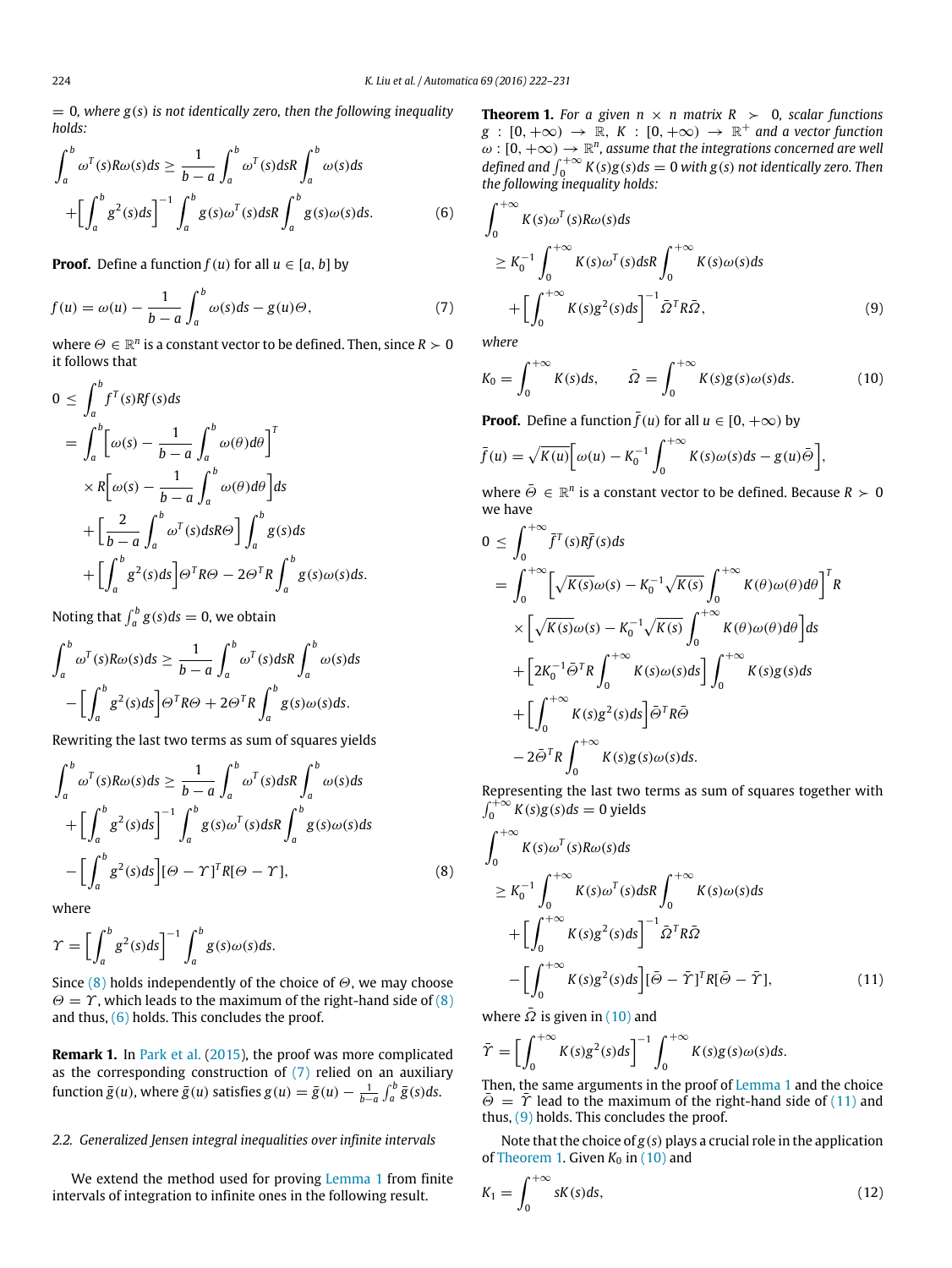let

$$
g(u) = c(K_0u - K_1), \quad c \in \mathbb{R} \setminus \{0\}, \ u \ge 0,
$$
\n
$$
(13)
$$

such that  $\int_0^{+\infty} K(s)g(s)ds = 0$  holds. Then, we find that

$$
\int_0^{+\infty} K(s)g^2(s)ds = c^2 \int_0^{+\infty} K(s)(K_0s - K_1)^2 ds
$$
  
\n
$$
= c^2 (K_0^2 K_2 - K_0 K_1^2),
$$
  
\n
$$
\bar{\Omega} = \int_0^{+\infty} K(s)g(s)\omega(s)ds
$$
  
\n
$$
= c[K_0 \int_0^{+\infty} sK(s)\omega(s)ds - K_1 \int_0^{+\infty} K(s)\omega(s)ds],
$$
\n(14)

where

$$
K_2 = \int_0^{+\infty} s^2 K(s) ds.
$$
\n(15)

From  $(13)$ ,  $(14)$  and [Theorem 1,](#page-2-6) we have the following corollary:

<span id="page-3-11"></span>**Corollary 1.** For a given  $n \times n$  matrix  $R \succ 0$ , a scalar function  $K\,:\,[0,+\infty)\,\to\,\mathbb{R}^+$  and a vector function  $\omega\,:\,[0,+\infty)\,\to\,\mathbb{R}^n,$ *assume that the integrations concerned are well defined. Then the following inequality holds:*

$$
\int_0^{+\infty} K(s)\omega^T(s)R\omega(s)ds
$$
  
\n
$$
\geq K_0^{-1} \int_0^{+\infty} K(s)\omega^T(s)dsR \int_0^{+\infty} K(s)\omega(s)ds
$$
  
\n
$$
+ (K_2 - \frac{K_1^2}{K_0})^{-1} \tilde{\Omega}^T R \tilde{\Omega},
$$
\n(16)

*where K*0*, K*<sup>1</sup> *and K*<sup>2</sup> *are given by* [\(10\)](#page-2-3), [\(12\)](#page-2-7) and [\(15\)](#page-3-2)*, respectively, and*

$$
\tilde{\Omega} = \frac{K_1}{K_0} \int_0^{+\infty} K(s) \omega(s) ds - \int_0^{+\infty} sK(s) \omega(s) ds.
$$

The same methodology to prove [Lemma 1](#page-1-5) and [Theorem 1](#page-2-6) can be applied to generalize the inequality [\(5\).](#page-1-2) We have the following result:

<span id="page-3-3"></span>**Theorem 2.** *If there exist an n*  $\times$  *n matrix R*  $>$  0*, scalar functions g* :  $[t - \theta - h, t] \rightarrow \mathbb{R}, K : [0, +\infty) \rightarrow \mathbb{R}^+,$  a scalar  $h \geq 0$  and a vector function  $\omega$  :  $[t - \theta - h, t] \to \mathbb{R}^n$  such that the integrations concerned<br>are well defined and  $\int_0^{+\infty} \int_{t-\theta-h}^t K(\theta)g(s)dsd\theta = 0$ , where  $g(s)$  is *not identically zero, then the following inequality holds:*

$$
\int_{0}^{+\infty} \int_{t-\theta-h}^{t} K(\theta) \omega^{T}(s) R \omega(s) ds d\theta
$$
\n
$$
\geq K_{1h}^{-1} \int_{0}^{+\infty} \int_{t-\theta-h}^{t} K(\theta) \omega^{T}(s) ds d\theta R
$$
\n
$$
\times \int_{0}^{+\infty} \int_{t-\theta-h}^{t} K(\theta) \omega(s) ds d\theta
$$
\n
$$
+ \left[ \int_{0}^{+\infty} \int_{t-\theta-h}^{t} K(\theta) g^{2}(s) ds d\theta \right]^{-1} \Sigma^{T} R \Sigma, \qquad (17)
$$

*where*

$$
K_{1h} = \int_0^{+\infty} K(s)(s+h)ds = hK_0 + K_1,
$$
  
\n
$$
\Sigma = \int_0^{+\infty} \int_{t-\theta-h}^t K(\theta)g(s)\omega(s)dsd\theta.
$$
\n(18)

<span id="page-3-0"></span>**Remark 2.** [Theorems 1](#page-2-6) and [2](#page-3-3) refine the inequalities of [Solomon](#page-8-14) [and](#page-8-14) [Fridman](#page-8-14) [\(2013\)](#page-8-14), in which the last terms of the righthand-side of  $(9)$  and  $(17)$  are zero. Hence, our new inequalities develop more accurate lower bounds of  $\int_0^{+\infty} K(s) \omega^T(s) R\omega(s) ds$ and  $\int_0^{+\infty} \int_{t-\theta-h}^t K(\theta) \omega^T(s) R\omega(s) ds d\theta$  than the ones provided in [Solomon](#page-8-14) [and](#page-8-14) [Fridman](#page-8-14) [\(2013\)](#page-8-14).

<span id="page-3-6"></span><span id="page-3-1"></span>We choose a scalar function

$$
g(u) = -u + t - \frac{hK_{1h} + hK_1 + K_2}{2K_{1h}},
$$
\n(19)

such that  $\int_0^{+\infty} \int_{t-\theta-h}^t K(\theta)g(s)dsd\theta = 0$ , where  $K_1$ ,  $K_2$  and  $K_{1h}$  are given by  $(12)$ ,  $(15)$  and  $(18)$ , respectively. Hence, we have

<span id="page-3-2"></span>
$$
\int_{0}^{+\infty} \int_{t-\theta-h}^{t} K(\theta)g^{2}(s)dsd\theta
$$
\n
$$
= \int_{0}^{+\infty} \int_{t-\theta-h}^{t} K(\theta) \left( -s+t - \frac{hK_{1h} + hK_{1} + K_{2}}{2K_{1h}} \right)^{2} dsd\theta
$$
\n
$$
= \frac{h^{3}}{2}K_{0} + 2K_{3} + \frac{3h^{2}K_{0}(hK_{1} + 2K_{2}) - 3K_{2}^{2}}{2K_{1h}} \triangleq \tilde{K}_{1}, \qquad (20)
$$

<span id="page-3-7"></span>and

<span id="page-3-9"></span>
$$
\Sigma = \int_0^{+\infty} \int_{t-\theta-h}^t K(\theta)g(s)\omega(s)dsd\theta
$$
  
\n
$$
= \int_0^{+\infty} \int_{t-\theta-h}^t K(\theta) \Big(-s+t-\frac{hK_{1h}+hK_1+K_2}{2K_{1h}}\Big) \omega(s)dsd\theta
$$
  
\n
$$
= \int_0^{+\infty} \int_{t-\theta-h}^t \int_s^t K(\theta) \omega(s)drdsd\theta
$$
  
\n
$$
- \Big(\frac{h}{2} + \frac{hK_1+K_2}{2K_{1h}}\Big) \int_0^{+\infty} \int_{t-\theta-h}^t K(\theta) \omega(s)dsd\theta
$$
  
\n
$$
= \int_0^{+\infty} \int_{t-\theta-h}^t \int_{t-\theta-h}^t K(\theta) \omega(s)dsdrd\theta
$$
  
\n
$$
- \Big(\frac{h}{2} + \frac{hK_1+K_2}{2K_{1h}}\Big) \int_0^{+\infty} \int_{t-\theta-h}^t K(\theta) \omega(s)dsd\theta \triangleq \tilde{\Sigma}, \quad (21)
$$

<span id="page-3-8"></span>where

$$
K_3=\int_0^{+\infty} s^3 K(s) ds.
$$

From  $(19)-(21)$  and [Theorem 2,](#page-3-3) we arrive at the following result:

**Corollary 2.** *If there exist an n*  $\times$  *n matrix R*  $>$  0*, a scalar function*  $K$  :  $[0, +\infty)$   $\rightarrow \mathbb{R}^+$ , a scalar  $h$   $\geq$  0 and a vector function  $\omega$ :  $[t - \theta - h, t] \rightarrow \mathbb{R}^n$  such that the integrations concerned are *well defined, then the following inequality holds:*

$$
\int_{0}^{+\infty} \int_{t-\theta-h}^{t} K(\theta) \omega^{T}(s) R \omega(s) ds d\theta
$$
\n
$$
\geq K_{1h}^{-1} \int_{0}^{+\infty} \int_{t-\theta-h}^{t} K(\theta) \omega^{T}(s) ds d\theta R
$$
\n
$$
\times \int_{0}^{+\infty} \int_{t-\theta-h}^{t} K(\theta) \omega(s) ds d\theta + \tilde{K}_{1}^{-1} \tilde{\Sigma}^{T} R \tilde{\Sigma}, \qquad (22)
$$

<span id="page-3-10"></span><span id="page-3-4"></span>*where*  $\tilde{K}_1$  *and*  $\tilde{\Sigma}$  *are given by* [\(20\)](#page-3-7) *and* [\(21\)](#page-3-8)*, respectively.* 

<span id="page-3-5"></span>The generalized integral inequality [\(16\)](#page-3-9) and its double integral extension [\(22\)](#page-3-10) will be employed for the stability analysis of continuous-time systems with gamma-distributed delays in the next section.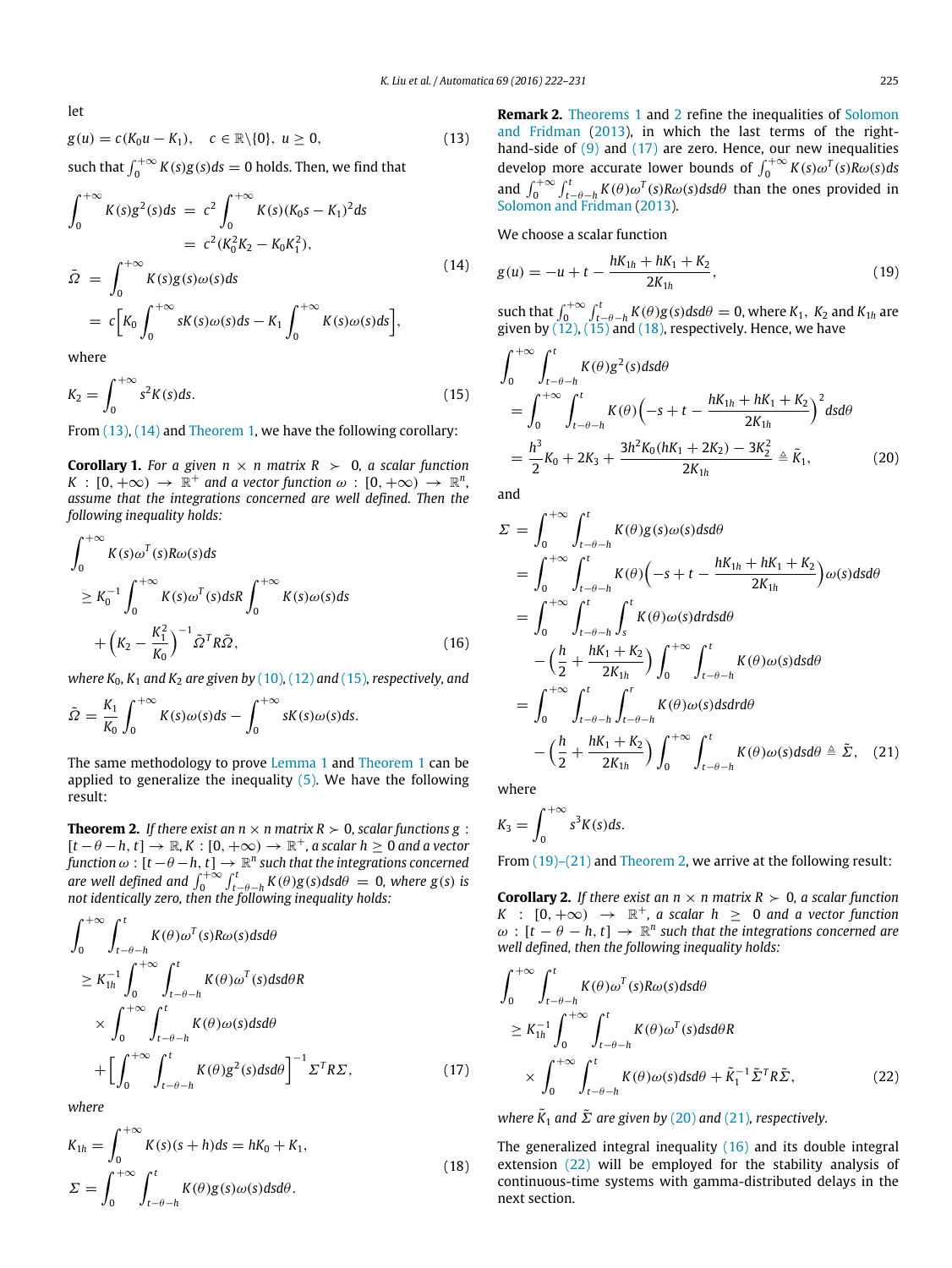## <span id="page-4-0"></span>**3. Stability analysis of continuous-time systems with gammadistributed delays**

Consider the linear continuous-time systems with gammadistributed delays:

$$
\dot{x}(t) = Ax(t) + A_1 \int_0^{+\infty} \Gamma(\theta) x(t - \theta - h) d\theta,
$$
\n(23)

where  $x(t) \in \mathbb{R}^n$  is the state vector,  $A, A_1 \in \mathbb{R}^{n \times n}$  are constant system matrices, and  $h \geq 0$  represents a fixed time gap. The smooth kernel *Γ* is given by  $\Gamma(\theta) = \frac{\theta^{N-1}e^{-\frac{\theta}{\theta}}}{\pi N(\theta-1)}$  $\frac{\theta^{N-1}e^{-T}}{T^N(N-1)!}$ , where  $N \geq 2$ ,  $N \in \mathbb{N}$ , is a shape parameter of the distribution and  $T > 0$  is a scale parameter. The matrices  $A$  and  $A + A_1$  are not allowed to be Hurwitz. The initial condition is given by  $\phi\ \in\ \mathrm{C}^1(-\infty,0],$ where  $C^1(-\infty,0]$  denotes the space of continuously differentiable functions  $\phi$  :  $(-\infty, 0] \to \mathbb{R}^n$  with the norm  $\|\phi\|_{C^1} = \|\phi\|_{C} +$  $\|\dot{\phi}\|_{\mathcal{C}} < +\infty$ ,  $\|\phi\|_{\mathcal{C}} = \sup_{s \in (-\infty,0]} |\phi(s)| < +\infty$ .

Following [Solomon](#page-8-14) [and](#page-8-14) [Fridman](#page-8-14) [\(2013\)](#page-8-14) and introducing

$$
y(t) = \int_0^{+\infty} \Gamma(\theta) x(t - \theta - h) d\theta = \int_{-\infty}^t \Gamma(t - s) x(s - h) ds,
$$

the system [\(23\)](#page-4-1) can be transformed into

$$
\dot{x}(t) = Ax(t) + A_1 y(t), \qquad \dot{y}(t) = -\frac{1}{T} y(t) + \rho(t), \tag{24}
$$

where

$$
\rho(t) = \int_{-\infty}^{t} \Psi(t - s)x(s - h)ds = \int_{0}^{+\infty} \Psi(\theta)x(t - \theta - h)d\theta,
$$
  

$$
\Psi(\theta) = \frac{\theta^{N-2}e^{-\frac{\theta}{T}}}{T^{N}(N-2)!}.
$$

It follows readily that

$$
\int_0^{+\infty} \Psi(\theta) d\theta = \frac{1}{T} \triangleq \Psi_0, \qquad \int_0^{+\infty} \theta \Psi(\theta) d\theta = N - 1 \triangleq \Psi_1,
$$
  

$$
\int_0^{+\infty} \theta^2 \Psi(\theta) d\theta = N(N - 1)T \triangleq \Psi_2,
$$
  

$$
\int_0^{+\infty} \theta^3 \Psi(\theta) d\theta = (N + 1)N(N - 1)T^2 \triangleq \Psi_3,
$$
  

$$
\int_0^{+\infty} (\theta + h) \Psi(\theta) d\theta = h\Psi_0 + \Psi_1 = N - 1 + \frac{h}{T} \triangleq \Psi_{1h}.
$$

In the following, we provide two sufficient conditions for the stability of system  $(24)$ ; one is derived by applying  $(16)$  and  $(5)$ , the other is obtained from [\(16\)](#page-3-9) and [\(22\).](#page-3-10)

## *3.1. Stability result I*

We consider the following augmented LKF:

$$
V(t) = V_1(t) + V_G(t) + V_H(t), \qquad V_1(t) = \eta^T(t)W\eta(t),
$$
  
\n
$$
V_G(t) = \int_0^{+\infty} \int_{t-\theta-h}^t \Psi(\theta) x^T(s)Gx(s)dsd\theta,
$$
  
\n
$$
V_H(t) = \int_0^{+\infty} \int_0^{\theta+h} \int_{t-\lambda}^t \Psi(\theta) \dot{x}^T(s)H\dot{x}(s)dsd\lambda d\theta,
$$
\n(26)

where  $W > 0$ ,  $G > 0$ ,  $H > 0$ ,  $\eta(t) = \text{col}\{x(t), y(t)\}$ . Since *A* and  $A+A_1$  are not allowed to be Hurwitz, we use augmented Lyapunov functionals. The term *V<sup>H</sup>* extends the triple integral of [Sun,](#page-8-21) [Liu,](#page-8-21) [and](#page-8-21) [Chen](#page-8-21) [\(2009\)](#page-8-21) for finite delay to infinite delay [\(Solomon](#page-8-14) [&](#page-8-14) [Fridman,](#page-8-14) [2013\)](#page-8-14).

**Remark 3.** The recent method of [Solomon](#page-8-14) [and](#page-8-14) [Fridman](#page-8-14) [\(2013\)](#page-8-14) for the stability analysis of system  $(24)$  is based on a functional of the form

<span id="page-4-4"></span><span id="page-4-1"></span>
$$
V(t) = V_1(t) + V_G(t) + V_H(t) + V_E(t) + V_F(t),
$$
  
\n
$$
V_E(t) = \int_0^{+\infty} \int_{t-\theta-h}^t \Gamma(\theta) x^T(s) E x(s) ds d\theta,
$$
  
\n
$$
V_F(t) = \int_0^{+\infty} \int_0^{\theta+h} \int_{t-\lambda}^t \Gamma(\theta) \dot{x}^T(s) F \dot{x}(s) ds d\lambda d\theta
$$
\n(27)

together with the utilization of the integral inequalities [\(4\)](#page-1-1) and [\(5\).](#page-1-2) Compared to [\(26\),](#page-4-3) the functional [\(27\)](#page-4-4) has two additional terms  $V_E(t)$  and  $V_F(t)$ . In the example below, we will show the advantages of our proposed approach (larger stability region in the (*T* , *h*) plane and less number of scalar decision variables). The improvement is achieved due to that the application of [Corollary 1](#page-3-11) leads to one more negative term in the derivative of the LKF.

The following proposition is provided for the asymptotic stability of system [\(24\).](#page-4-2)

<span id="page-4-8"></span><span id="page-4-2"></span>**Proposition 1.** *If there exist*  $2n \times 2n$  positive definite matrix W and  $n \times n$  positive definite matrices G, H such that the following LMI is *feasible:*

$$
E = \Sigma + F_1^T W F_0 + F_0^T W F_1 - \frac{N-1}{T} F_{23}^T G F_{23} + \Psi_{1h} F_{01}^T H F_{01} - \Psi_{1h}^{-1} F_{13}^T H F_{13} < 0,
$$
 (28)

<span id="page-4-6"></span>*where*  $\Psi_{1h}$  *is given by* [\(25\)](#page-4-5),  $\Sigma = \text{diag}\left(\frac{1}{T}G, 0, -TG\right)$  *and* 

<span id="page-4-5"></span>
$$
F_0 = \begin{bmatrix} A & A_1 & 0 \\ 0 & -\frac{1}{T} & I \end{bmatrix}, \qquad F_1 = \begin{bmatrix} I & 0 & 0 \\ 0 & I & 0 \end{bmatrix},
$$
  
\n
$$
F_{01} = [AA_1 \ 0], \qquad F_{13} = [\frac{1}{T}I \ 0 \ -I], \qquad F_{23} = [0 \ -I \ TI],
$$

*then system* [\(24\)](#page-4-2) *is asymptotically stable.*

**Proof.** Differentiating  $V_1(t)$  along [\(24\),](#page-4-2) we have

$$
\dot{V}_1(t) = 2\eta^T(t)W\dot{\eta}(t) = 2\xi^T(t)F_1^TWF_0\xi(t)
$$

with  $\xi(t) = \text{col}\{x(t), y(t), \rho(t)\}\$ . By applying [Corollary 1](#page-3-11) we obtain

$$
\dot{V}_G(t) = \Psi_0 x^T(t) Gx(t)
$$
\n
$$
- \int_0^{+\infty} \Psi(\theta) x^T(t - \theta - h) Gx(t - \theta - h) d\theta
$$
\n
$$
\leq \frac{1}{T} x^T(t) Gx(t) - T \rho^T(t) G\rho(t)
$$
\n
$$
- \frac{N - 1}{T} \xi^T(t) F_{23}^T G F_{23} \xi(t).
$$
\n(29)

<span id="page-4-7"></span><span id="page-4-3"></span>Furthermore, applying  $(5)$  we find that

$$
\dot{V}_H(t) \leq \Psi_{1h} \dot{x}^T(t) H \dot{x}(t) \n- \Psi_{1h}^{-1} \Big[ \Psi_0 x(t) - \rho(t) \Big]^T H \Big[ \Psi_0 x(t) - \rho(t) \Big] \n= \xi^T(t) [\Psi_{1h} F_{01}^T H F_{01} - \Psi_{1h}^{-1} F_{13}^T H F_{13}] \xi(t).
$$

Therefore, [\(28\)](#page-4-6) guarantees that  $\dot{V}(t) \leq \xi^{T}(t) \mathcal{Z} \xi(t) \leq -\beta |x(t)|^2$ for some  $\beta > 0$ , which proves the asymptotic stability.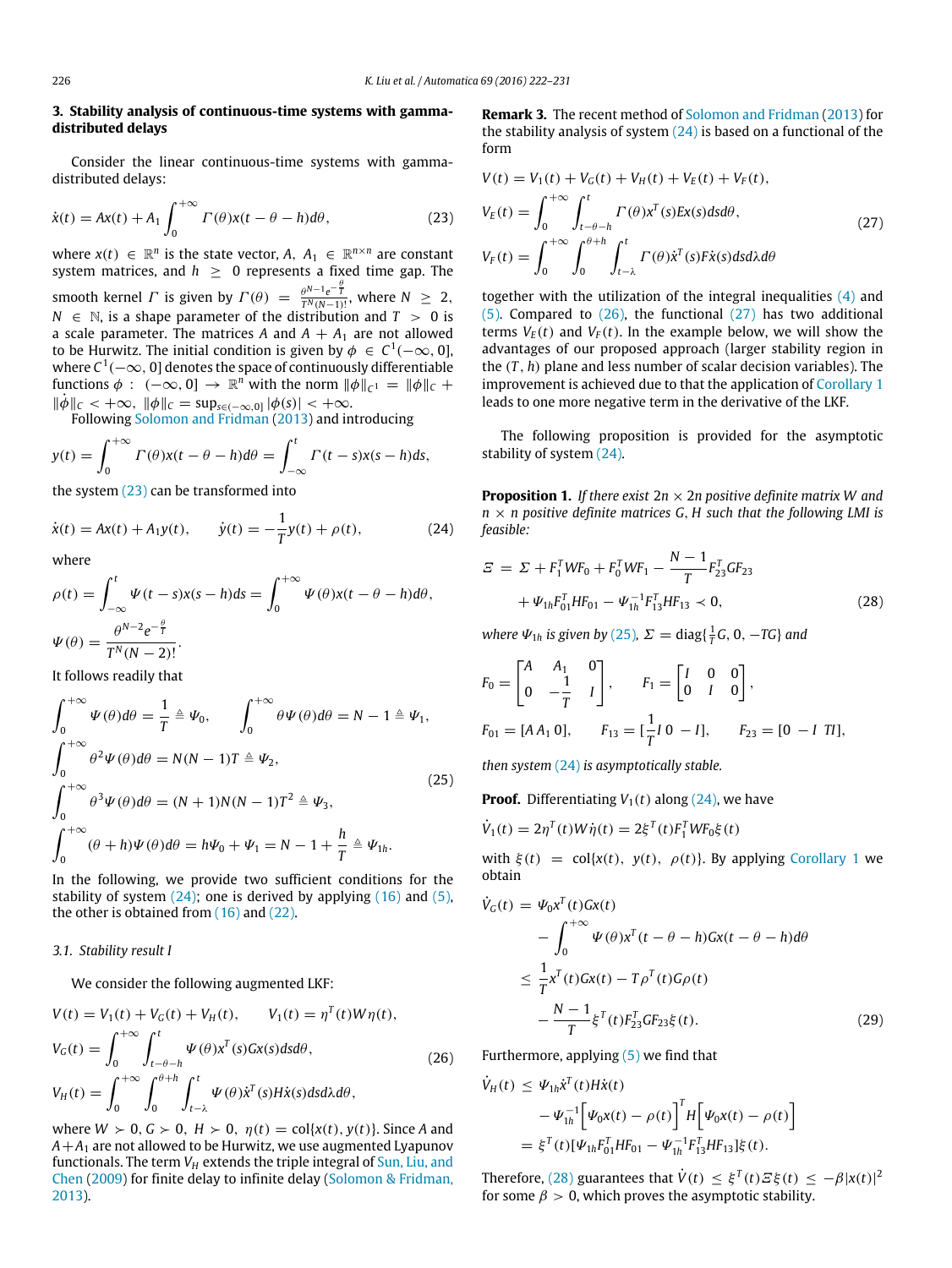## *3.2. Stability result II*

The stability of system  $(24)$  can be alternatively analyzed via a LKF given by

$$
\bar{V}(t) = \bar{V}_1(t) + V_G(t) + V_H(t), \qquad \bar{V}_1(t) = \bar{\eta}^T(t)\bar{W}\bar{\eta}(t),
$$
  
where  $\bar{W} > 0$ ,  $\bar{\eta}(t) = \text{col}\{x(t), y(t), \zeta(t)\}$ ,  $\zeta(t) = \int_0^{+\infty} \int_{t-\theta-h}^t \psi(\theta)x(s)dsd\theta$ ,  $V_G(t)$  and  $V_H(t)$  are given by (26). Noting that  $\zeta(t) = \frac{1}{T}x(t) - \rho(t)$  and differentiating  $V_1(t)$  along (24), we have

$$
\dot{\bar{V}}_1(t) = 2\bar{\eta}^T(t)\bar{W}\begin{bmatrix} Ax(t) + A_1y(t) \\ -\frac{1}{T}y(t) + \rho(t) \\ \frac{1}{T}x(t) - \rho(t) \end{bmatrix}
$$

$$
= 2\bar{\xi}^T(t)\bar{F}_1^T\bar{W}\bar{F}_0\bar{\xi}(t)
$$
(30)

with  $\bar{\xi}(t) = \text{col}\{x(t), y(t), \rho(t), \zeta(t)\}$  and

$$
\bar{F}_1 = \begin{bmatrix} I & 0 & 0 & 0 \\ 0 & I & 0 & 0 \\ 0 & 0 & 0 & I \end{bmatrix}, \quad \bar{F}_0 = \begin{bmatrix} A & A_1 & 0 & 0 \\ 0 & -\frac{1}{T}I & I & 0 \\ \frac{1}{T}I & 0 & -I & 0 \end{bmatrix}.
$$
 (31)

Furthermore, by applying [\(22\)](#page-3-10) we find that

$$
\dot{V}_{H}(t) \leq \Psi_{1h} \dot{x}^{T}(t) H \dot{x}(t) \n- \Psi_{1h}^{-1} \Big[ \Psi_{0} x(t) - \rho(t) \Big]^{T} H \Big[ \Psi_{0} x(t) - \rho(t) \Big] \n- \tilde{\Psi}_{1}^{-1} \varphi^{T}(t) H \varphi(t) \n= \bar{\xi}^{T}(t) [\Psi_{1h} \bar{F}_{01}^{T} H \bar{F}_{01} - \Psi_{1h}^{-1} \bar{F}_{13}^{T} H \bar{F}_{13} \n- \tilde{\Psi}_{1}^{-1} \bar{F}_{33}^{T} H \bar{F}_{33}] \bar{\xi}(t),
$$
\n(32)

where  $\Psi_{1h}$  is given in [\(25\)](#page-4-5) and

$$
\begin{aligned}\n\bar{F}_{01} &= [A A_1 \ 0 \ 0], & \bar{F}_{13} &= \left[\frac{1}{T} I \ 0 \ -I \ 0\right], \\
\varphi(t) &= \hbar [\Psi_0 x(t) - \rho(t)] - \zeta(t) + h\rho(t) + (N - 1)y(t) \\
&= \bar{F}_{33}\bar{\xi}(t), \\
\bar{F}_{33} &= \left[\frac{h}{T} I \ (N - 1)I \ (h - h)I \ -I\right], \\
\tilde{\Psi}_1 &= \frac{h^3}{2T} + 2\Psi_3 + \frac{3h^2\Psi_0(h\Psi_1 + 2\Psi_2) - 3\Psi_2^2}{2\Psi_{1h}}, \\
\hbar &= \left(\frac{h}{2} + \frac{h\Psi_1 + \Psi_2}{2\Psi_{1h}}\right).\n\end{aligned} \tag{33}
$$

Therefore, by combining [\(29\),](#page-4-7) [\(30\)](#page-5-0) and [\(32\)](#page-5-1) we obtain  $\dot{\bar{V}}(t) \leq$  $\bar{\xi}^T(t)\bar{\Xi}\bar{\xi}(t) \leq -\bar{\beta}|x(t)|^2$  for some  $\bar{\beta} > 0$ , if

$$
\bar{E} = \bar{\Sigma} + \bar{F}_1^T \bar{W} \bar{F}_0 + \bar{F}_0^T \bar{W} \bar{F}_1 - \frac{N-1}{T} \bar{F}_{23}^T G \bar{F}_{23} \n+ \Psi_{1h} \bar{F}_{01}^T H \bar{F}_{01} - \Psi_{1h}^{-1} \bar{F}_{13}^T H \bar{F}_{13} - \tilde{\Psi}_1^{-1} \bar{F}_{33}^T H \bar{F}_{33} \prec 0, \tag{34}
$$

where

$$
\begin{aligned}\n\bar{\Sigma} &= \text{diag}\{\frac{1}{T}G, 0, -TG, 0\}, \\
\bar{F}_{23} &= [0 \ -I \ TI \ 0].\n\end{aligned} \tag{35}
$$

We have thus proved the following proposition:

<span id="page-5-6"></span>**Proposition 2.** *If there exist*  $3n \times 3n$  positive definite matrix *W* and *n*×*n positive definite matrices G*, *H such that LMI* [\(34\)](#page-5-2) *with notations given by* [\(25\)](#page-4-5), [\(31\),](#page-5-3) [\(33\)](#page-5-4) and [\(35\)](#page-5-5) *is feasible, then system* [\(24\)](#page-4-2) *is asymptotically stable.*

Next we present an example to illustrate the applicability of the theoretical results.

<span id="page-5-7"></span>

<span id="page-5-3"></span><span id="page-5-0"></span>**Fig. 1.** Example 1: tradeoff curve between maximal allowable *T* and *h* for [Propositions 1](#page-4-8) and [2](#page-5-6) compared with the result of [Solomon](#page-8-14) [and](#page-8-14) [Fridman](#page-8-14) [\(2013\)](#page-8-14).

<span id="page-5-8"></span>

<span id="page-5-1"></span>**Fig. 2.** Example 1: stability region by the condition of [Solomon](#page-8-14) [and](#page-8-14) [Fridman](#page-8-14) [\(2013\)](#page-8-14).

#### <span id="page-5-4"></span>*3.3. Example 1*

We illustrate the efficiency of the presented results through an example of two cars on a ring, see [Morarescu,](#page-8-22) [Niculescu,](#page-8-22) [and](#page-8-22) [Gu](#page-8-22) [\(2007\)](#page-8-22) and [Solomon](#page-8-14) [and](#page-8-14) [Fridman](#page-8-14) [\(2013\)](#page-8-14) for details. In this example,

$$
A = 0 \quad \text{and} \quad A_1 = \begin{bmatrix} -2 & 2 \\ 2 & -2 \end{bmatrix},
$$

<span id="page-5-2"></span>so neither *A* nor  $A+A_1$  is Hurwitz. For the values of *h* given in [Table 1](#page-6-1) [and](#page-8-14)  $N = 2$ , by applying the method in [Solomon](#page-8-14) and [Fridman](#page-8-14) [\(2013\)](#page-8-14) and using [Propositions 1](#page-4-8) and [2,](#page-5-6) we obtain the maximum allowable values of *T* that achieve the stability. [Fig. 1](#page-5-7) presents tradeoff curves between maximal allowable *T* and *h* by applying the above three methods. Furthermore, the stability region in the (*T* , *h*) plane that preserves the asymptotic stability is depicted in [Figs. 2–4](#page-5-8) by using the condition in [Solomon](#page-8-14) [and](#page-8-14) [Fridman](#page-8-14) [\(2013\)](#page-8-14), [Propositions 1](#page-4-8) and [2,](#page-5-6) respectively. From [Figs. 2–4](#page-5-8) we can see that [Proposition 1](#page-4-8) induces a more dense stability region than [Solomon](#page-8-14) [and](#page-8-14) [Fridman](#page-8-14) [\(2013\)](#page-8-14), but guarantees a little sparser stability region than [Proposition 2.](#page-5-6) Therefore, [Figs. 1–4](#page-5-7) show that [Proposition 1](#page-4-8) improves the results in [Solomon](#page-8-14) [and](#page-8-14) [Fridman](#page-8-14) [\(2013\)](#page-8-14) and that the conditions can be further enhanced by [Proposition 2.](#page-5-6)

<span id="page-5-5"></span>Let us now compare the number of scalar decision variables in the LMIs. The LMIs of [Solomon](#page-8-14) [and](#page-8-14) [Fridman](#page-8-14) [\(2013\)](#page-8-14) have  $\{4n^2 +$  $3n_{n-2} = 22$  variables. [Proposition 1](#page-4-8) in this paper not only possess a fewer number  $\{3n^2 + 2n\}_{n=2}$  = 16 of variables but also lead to less conservative results. In comparison with [Proposition 1,](#page-4-8) [Proposition 2](#page-5-6) slightly improves the results at the price of  $\{2.5n^2 +$  $2.5n$ <sub> $n=2$ </sub> = 15 additional decision variables.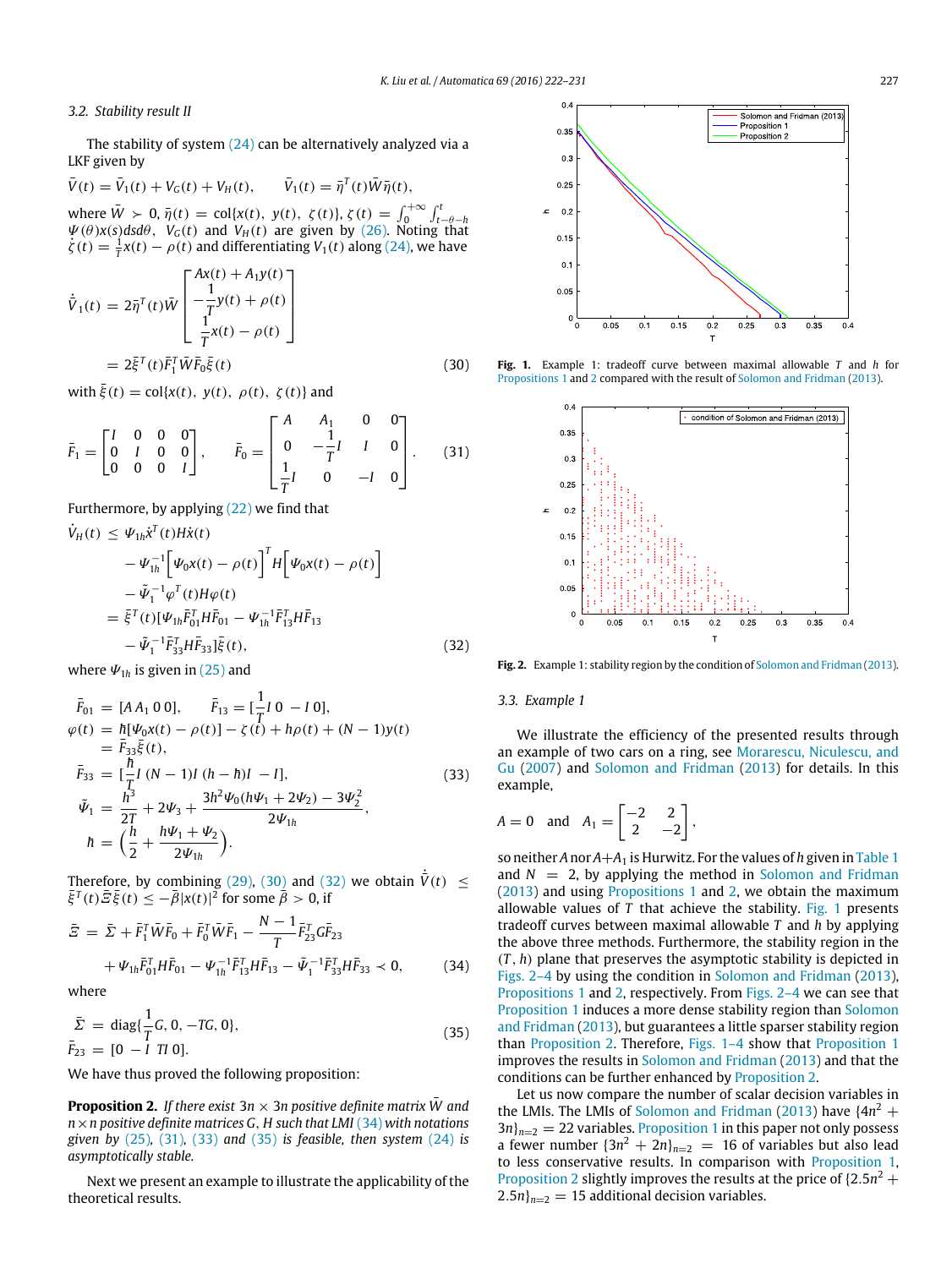<span id="page-6-1"></span>**Table 1** Example 1: maximum allowable value of *T* for different *h*.

| [max $T \setminus h$ ]     | $10^{-5}$ | 0.01  | 0.15  | 0.34  | 0.35              | 0.36                     | Decision variables |
|----------------------------|-----------|-------|-------|-------|-------------------|--------------------------|--------------------|
| Solomon and Fridman (2013) | 0.274     | 0.265 | 0.141 | 0.005 | $\qquad \qquad -$ | -                        | 22                 |
| Proposition 1              | 0.305     | 0.296 | 0.158 | 0.008 | 0.002             | $\overline{\phantom{0}}$ | 16                 |
| <b>Proposition 2</b>       | 0.322     | 0.312 | 0.168 | 0.014 | 0.008             | 0.003                    | 31                 |



**Fig. 3.** Example 1: stability region by [Proposition 1.](#page-4-8)

## <span id="page-6-0"></span>**4. Extended Jensen summation inequalities with infinite sequences**

The objective of this section is to present the discrete counterpart of the results obtained in Section [2](#page-1-4) and to provide extended Jensen summation inequality with infinite sequences. We first introduce the following lemma for the discrete counterpart of the integral inequalities  $(4)$  and  $(5)$ :

**Lemma 2.** Assume that there exist an  $n \times n$  matrix  $R \succ 0$ , a scalar  $f$ unction  $M(i) \in \mathbb{R}^+$  and a vector  $f$ unction  $x(i) \in \mathbb{R}^n$  such that the *series concerned are convergent. Then the inequality*

$$
\sum_{i=0}^{+\infty} M(i) x^{T}(i) R x(i)
$$
  
\n
$$
\geq M_0^{-1} \Big[ \sum_{i=0}^{+\infty} M(i) x(i) \Big]^{T} R \Big[ \sum_{i=0}^{+\infty} M(i) x(i) \Big],
$$
 (36)

*and its double summation extension*

$$
\sum_{i=0}^{+\infty} \sum_{j=k-i-h}^{k-1} M(i)x^{T}(j)Rx(j) \geq M_{1h}^{-1} \Big[ \sum_{i=0}^{+\infty} \sum_{j=k-i-h}^{k-1} M(i)x(j) \Big]^{T} R \times \Big[ \sum_{i=0}^{+\infty} \sum_{j=k-i-h}^{k-1} M(i)x(j) \Big],
$$
 (37)

*hold, where*

$$
M_0 = \sum_{i=0}^{+\infty} M(i),
$$
  
\n
$$
M_{1h} = \sum_{i=0}^{+\infty} (i+h)M(i).
$$
\n(38)

The proof of [\(36\)](#page-6-2) and [\(37\)](#page-6-3) follows from [Solomon](#page-8-14) [and](#page-8-14) [Fridman](#page-8-14) [\(2013\)](#page-8-14) by using sums instead of integrals and is therefore omitted here. By applying the arguments of [Theorem 1](#page-2-6) to the discrete case, we obtain the following theorem for the extended Jensen summation inequality with infinite sequences. Note that this result includes [\(36\)](#page-6-2) as a special case and that the generalization of [\(37\)](#page-6-3) can be done by the same approach as exploited in [Theorem 2.](#page-3-3)



<span id="page-6-5"></span>Fig. 4. Example 1: stability region by [Proposition 2.](#page-5-6)

**Theorem 3.** For a given  $n \times n$  matrix  $R > 0$ , scalar functions  $M(i)$  :  $\mathbb{Z}^+$   $\rightarrow$   $\mathbb{R}^+$ ,  $g(i)$  :  $\mathbb{Z}^+$   $\rightarrow$   $\mathbb{R}$  and a vector function  $x(i)$  :  $\mathbb{Z}^+$   $\rightarrow \mathbb{R}^n$ , assume that the series concerned are well defined *and*  $\sum_{i=0}^{+\infty} M(i)g(i) = 0$  *with*  $g(i)$  *not identically zero. Then the following inequality holds:*

$$
\sum_{i=0}^{+\infty} M(i)x^{T}(i)Rx(i) \geq M_{0}^{-1} \Big[ \sum_{i=0}^{+\infty} M(i)x(i) \Big]^{T} R \Big[ \sum_{i=0}^{+\infty} M(i)x(i) \Big] + \Big[ \sum_{i=0}^{+\infty} M(i)g^{2}(i) \Big]^{-1} \Pi^{T} R \Pi
$$
 (39)

*with M*<sup>0</sup> *given by* [\(38\)](#page-6-4) *and*

<span id="page-6-2"></span>
$$
\Pi = \sum_{i=0}^{+\infty} M(i)g(i)x(i). \tag{40}
$$

<span id="page-6-6"></span>In order to apply [Theorem 3](#page-6-5) to the stability analysis of timedelay systems, we take

$$
g(v) = c(M_0v - M_1), \quad c \in \mathbb{R} \setminus \{0\}, \ v \in \mathbb{Z}^+,
$$
  
such that 
$$
\sum_{i=0}^{+\infty} M(i)g(i) = 0
$$
 is satisfied, where

<span id="page-6-8"></span><span id="page-6-3"></span>
$$
M_1 = \sum_{i=0}^{+\infty} iM(i). \tag{42}
$$

Hence, we have

<span id="page-6-7"></span><span id="page-6-4"></span>
$$
\sum_{i=0}^{+\infty} M(i)g^{2}(i) = c^{2} \sum_{i=0}^{+\infty} M(i)(M_{0}i - M_{1})^{2}
$$
  
\n
$$
= c^{2}(M_{0}^{2}M_{2} - M_{0}M_{1}^{2}),
$$
  
\n
$$
\Pi = \sum_{i=0}^{+\infty} M(i)g(i)x(i)
$$
  
\n
$$
= c[M_{0} \sum_{i=0}^{+\infty} iM(i)x(i) - M_{1} \sum_{i=0}^{+\infty} M(i)x(i)],
$$
\n(43)

where

<span id="page-6-9"></span>
$$
M_2 = \sum_{i=0}^{+\infty} i^2 M(i). \tag{44}
$$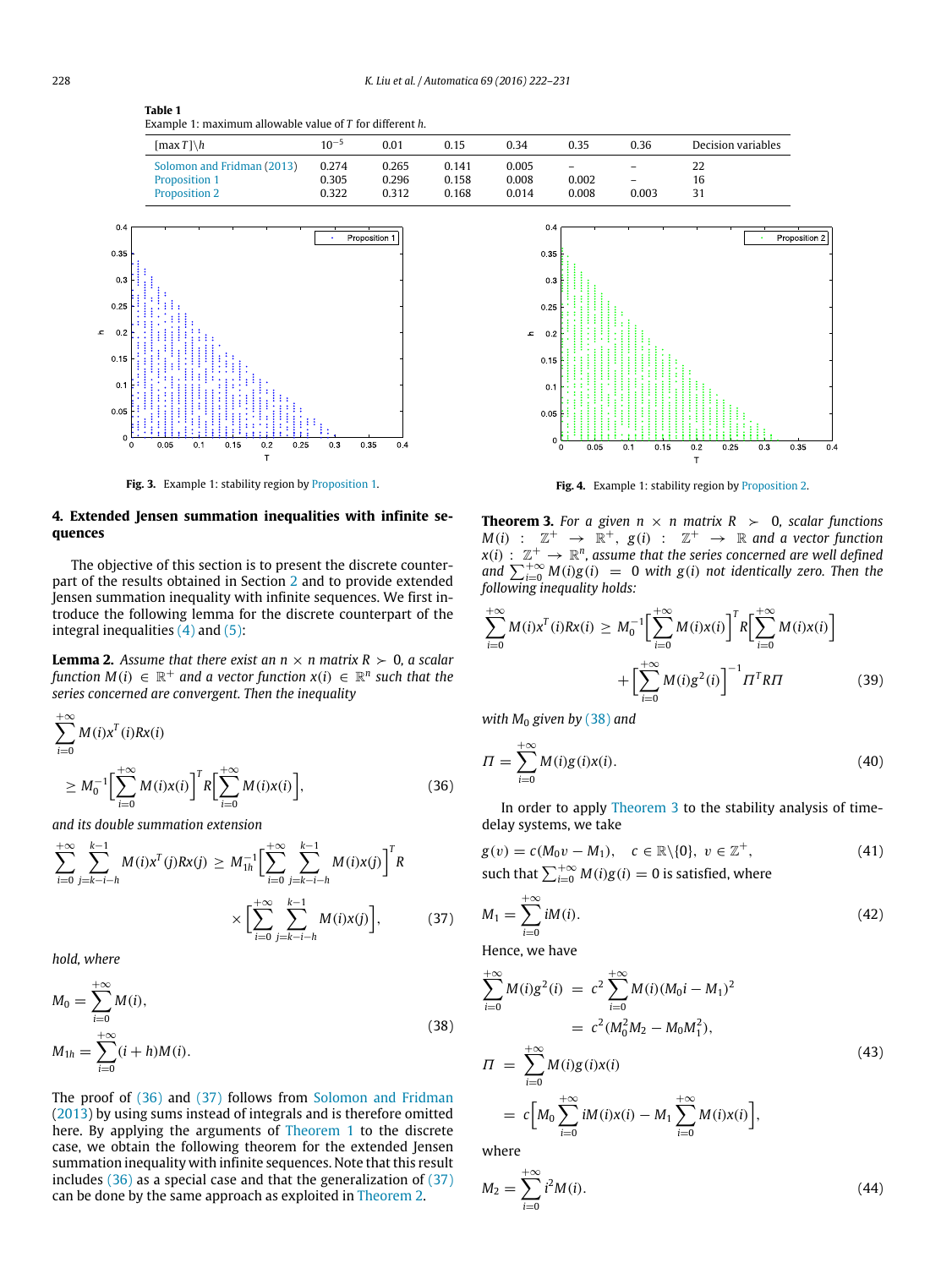From [\(41\)](#page-6-6) and [\(43\),](#page-6-7) [Theorem 3](#page-6-5) is reduced to the following corollary, which will be employed in the next section for the stability analysis of discrete-time systems with Poissondistributed delays.

**Corollary 3.** *Given an n*  $\times$  *n matrix R*  $>$  0*, a scalar function*  $M(i): \mathbb{Z}^+ \to \mathbb{R}^+$  and a vector function  $x(i): \mathbb{Z}^+ \to \mathbb{R}^n$  such that *the series concerned are well defined, the following inequality holds:*

$$
\sum_{i=0}^{+\infty} M(i)x^{T}(i)Rx(i) \geq M_{0}^{-1} \Big[ \sum_{i=0}^{+\infty} M(i)x(i) \Big]^{T} R \Big[ \sum_{i=0}^{+\infty} M(i)x(i) \Big] + \left( M_{2} - \frac{M_{1}^{2}}{M_{0}} \right)^{-1} \tilde{\Pi}^{T} R \tilde{\Pi}, \tag{45}
$$

*where*  $M_0$ ,  $M_1$  *and*  $M_2$  *are given by* [\(38\)](#page-6-4), [\(42\)](#page-6-8) *and* [\(44\)](#page-6-9)*, respectively, and*

$$
\tilde{\Pi} = \frac{M_1}{M_0} \sum_{i=0}^{+\infty} M(i)x(i) - \sum_{i=0}^{+\infty} iM(i)x(i).
$$

#### <span id="page-7-0"></span>**5. Stability analysis of discrete-time systems with Poissondistributed delays**

In this section, we will demonstrate the efficiency of the extended Jensen summation inequality  $(45)$  through the stability analysis of linear discrete-time systems with Poisson-distributed delays. Consider the following system:

$$
x(k+1) = Ax(k) + A_1 \sum_{\tau=0}^{+\infty} p(\tau)x(k-\tau), \quad k \in \mathbb{Z}^+, \tag{46}
$$

where  $x(k) \in \mathbb{R}^n$  is the state vector, the system matrices *A* and *A*<sup>1</sup> are constant with appropriate dimensions. We do not allow *A* and  $A + A_1$  to be Schur stable. The initial condition is given as col{ $x(0), x(-1), x(-2), ...$ } = col{ $\phi(0), \phi(-1), \phi(-2), ...$ }. The function  $p(v)$ ,  $v \in \mathbb{Z}^+$ , is a Poisson distribution with a fixed time  $gap h \in \mathbb{Z}^+$ :

$$
p(v) = \begin{cases} \frac{e^{-\lambda} \lambda^{v-h}}{(v-h)!} & v \ge h, \\ 0 & v < h, \end{cases}
$$

where  $\lambda > 0$  is a parameter of the distribution. The mean value of *p* is  $h + \lambda$ . Due to the fact that

$$
\sum_{\tau=0}^{+\infty} p(\tau)x(k-\tau) = \sum_{\tau=h}^{+\infty} p(\tau)x(k-\tau)
$$

$$
= \sum_{\theta=0}^{+\infty} p(\theta+h)x(k-\theta-h),
$$

we arrive at the equivalent system:

$$
x(k + 1) = Ax(k) + A_1 \sum_{\tau=0}^{+\infty} P(\tau)x(k - \tau - h), \quad k \in \mathbb{Z}^+, \tag{47}
$$

where  $P(\tau) = \frac{e^{-\lambda} \lambda^{\tau}}{\tau!}$  $\frac{d\lambda}{dt}$ . We next derive LMI conditions for the asymptotic stability of [\(47\)](#page-7-2) via a direct Lyapunov method.

Denoting  $f(k) = \sum_{\tau=0}^{+\infty} P(\tau) x(k - \tau - h)$ ,  $k \in \mathbb{Z}^+$ , the system  $(47)$  can be transformed into the following augmented form

$$
x(k+1) = Ax(k) + A_1f(k),
$$
  
\n
$$
f(k+1) = \sum_{\tau=0}^{+\infty} \frac{e^{-\lambda} \lambda^{\tau}}{\tau!} x(k+1-\tau-h)
$$
  
\n
$$
= e^{-\lambda} Ax(k-h) + e^{-\lambda} A_1f(k-h)
$$
  
\n
$$
+ \sum_{\tau=0}^{+\infty} Q(\tau)x(k-\tau-h),
$$
\n(48)

where  $Q(\tau) = \frac{e^{-\lambda} \lambda^{\tau+1}}{(\tau+1)!}$  $\frac{\lambda}{(\tau+1)!}$ . It is noted that the augmented system [\(48\)](#page-7-3) has not only distributed but also discrete delays. This is different from augmented system [\(24\)](#page-4-2) for the case of gamma-distributed delays. Moreover, we find that

<span id="page-7-4"></span><span id="page-7-1"></span>
$$
\sum_{i=0}^{+\infty} (i+h)P(i) = \lambda + h, \qquad \sum_{i=0}^{+\infty} Q(i) = 1 - e^{-\lambda},
$$
  
\n
$$
\sum_{i=0}^{+\infty} iQ(i) = \lambda - 1 + e^{-\lambda} \triangleq \overline{Q}_1,
$$
  
\n
$$
\sum_{i=0}^{+\infty} i^2Q(i) = \lambda^2 - \lambda + 1 - e^{-\lambda} \triangleq \overline{Q}_2,
$$
  
\n
$$
\sum_{i=0}^{+\infty} (i+h)Q(i) = \lambda + (1 - e^{-\lambda})(h - 1) \triangleq \overline{Q}_{1h}.
$$
  
\n(49)

Consider system [\(48\)](#page-7-3) with both distributed and discrete delays. The stability analysis will be based on the following discrete-time LKF:

<span id="page-7-7"></span>
$$
V(k) = \hat{x}^{T}(k)\hat{W}\hat{x}(k) + \sum_{i=1}^{2} \Big[ V_{G_{i}}(k) + V_{H_{i}}(k) + V_{S_{i}}(k) \Big],
$$
  
\n
$$
V_{G_{1}}(k) = \sum_{i=0}^{+\infty} \sum_{s=k-i-h}^{k-1} P(i)x^{T}(s)G_{1}x(s),
$$
  
\n
$$
V_{H_{1}}(k) = \sum_{i=0}^{+\infty} \sum_{j=1}^{i+h} \sum_{s=k-j}^{k-1} P(i)\eta_{1}^{T}(s)H_{1}\eta_{1}(s),
$$
  
\n
$$
V_{G_{2}}(k) = \sum_{i=0}^{+\infty} \sum_{s=k-i-h}^{k-1} Q(i)x^{T}(s)G_{2}x(s),
$$
  
\n
$$
V_{H_{2}}(k) = \sum_{i=0}^{+\infty} \sum_{j=1}^{i+h} \sum_{s=k-j}^{k-1} Q(i)\eta_{1}^{T}(s)H_{2}\eta_{1}(s),
$$
  
\n
$$
V_{S_{1}}(k) = \sum_{s=k-h}^{k-1} x^{T}(s)S_{1}x(s) + h \sum_{j=-h}^{-1} \sum_{s=k+j}^{k-1} \eta_{1}^{T}(s)R_{1}\eta_{1}(s),
$$
  
\n
$$
V_{S_{2}}(k) = \sum_{s=k-h}^{k-1} f^{T}(s)S_{2}f(s) + h \sum_{j=-h}^{-1} \sum_{s=k+j}^{k-1} \eta_{2}^{T}(s)R_{2}\eta_{2}(s),
$$

where  $\hat{W}$  ≻ 0,  $G_i$  ≻ 0,  $H_i$  ≻ 0,  $S_i$  ≻ 0,  $R_i$  ≻ 0,  $i = 1, 2$ , and

$$
\hat{x}(k) = \text{col}\{x(k), f(k)\}, \qquad \eta_1(k) = x(k+1) - x(k),
$$
  
\n
$$
\eta_2(k) = f(k+1) - f(k).
$$

<span id="page-7-2"></span>Here the last two terms  $V_{S_1}(k)$  and  $V_{S_2}(k)$  are added to compensate the delayed terms  $x(k - h)$  and  $f(k - h)$  of [\(48\),](#page-7-3) respectively. Therefore, for system [\(48\)](#page-7-3) with  $h = 0$ , the terms  $V_{S_1}(k)$  and  $V_{S_2}(k)$  are not necessary. From standard arguments, we arrive at the following result for the asymptotic stability of  $(48)$ :

<span id="page-7-5"></span>**Proposition 3.** *Given a real scalar*  $\lambda > 0$  *and an integer*  $h \ge 0$ *, assume that there exist*  $2n \times 2n$  positive definite matrix  $\hat{W}$  and  $n \times n$ *positive definite matrices*  $G_i$ ,  $H_i$ ,  $S_i$ ,  $R_i$ ,  $i = 1, 2$ , such that the *following LMI is satisfied:*

<span id="page-7-6"></span><span id="page-7-3"></span>
$$
\hat{E} = \hat{\Sigma} + \hat{F}_0^T \hat{W} \hat{F}_0 - \hat{F}_1^T \hat{W} \hat{F}_1 - (\lambda + h)^{-1} \hat{F}_{12}^T H_1 \hat{F}_{12} \n+ \hat{F}_{01}^T [(\lambda + h) H_1 + \bar{Q}_{1h} H_2 + h^2 R_1] \hat{F}_{01} \n+ h^2 \hat{F}_{02}^T R_2 \hat{F}_{02} - \bar{Q}_{1h}^{-1} \hat{F}_{15}^T H_2 \hat{F}_{15} - \hat{F}_{13}^T R_1 \hat{F}_{13} \n- \hat{F}_{24}^T R_2 \hat{F}_{24} - (\bar{Q}_2 - \frac{\bar{Q}_1^2}{1 - e^{-\lambda}})^{-1} \hat{F}_{25}^T G_2 \hat{F}_{25} < 0,
$$
\n(50)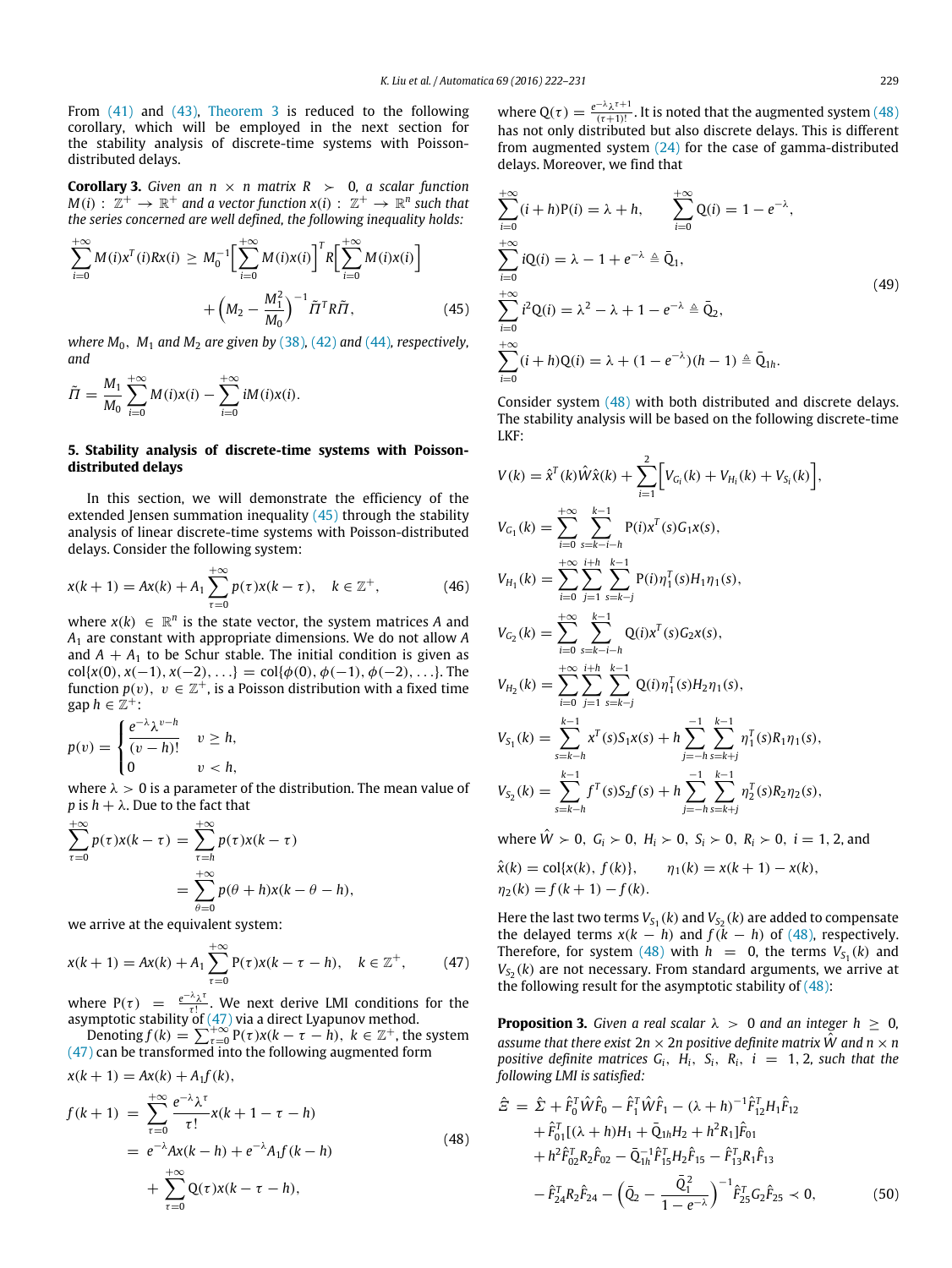.

<span id="page-8-24"></span>

**Fig. 5.** Example 2: stabilizing values of λ.

*where*  $\bar{Q}_1$ ,  $\bar{Q}_2$  *and*  $\bar{Q}_{1h}$  *are given by* [\(49\)](#page-7-4),  $\hat{\Sigma} = \text{diag}\{S_1 + G_1 + (1 - \hat{S}_1)S_2\}$  $e^{-\lambda}$ ) $G_2$ ,  $-G_1 + S_2$ ,  $-S_1$ ,  $-S_2$ ,  $-(1 - e^{-\lambda})^{-1}G_2$ *}*,

$$
\hat{F}_0 = \begin{bmatrix} A & A_1 & 0 & 0 & 0 \\ 0 & 0 & e^{-\lambda} A & e^{-\lambda} A_1 & I \end{bmatrix},
$$
\n
$$
\hat{F}_1 = \begin{bmatrix} I & 0 & 0 & 0 & 0 \\ 0 & I & 0 & 0 & 0 \end{bmatrix}, \qquad \hat{F}_{01} = [A - IA_1 \ 0 \ 0 \ 0],
$$
\n
$$
\hat{F}_{02} = [0 - I e^{-\lambda} A e^{-\lambda} A_1 I], \qquad \hat{F}_{12} = [I - I \ 0 \ 0 \ 0],
$$
\n
$$
\hat{F}_{13} = [I \ 0 - I \ 0 \ 0], \qquad \hat{F}_{15} = [(1 - e^{-\lambda})I \ 0 \ 0 \ 0 - I],
$$
\n
$$
\hat{F}_{24} = [0 \ I \ 0 \ - I \ 0], \qquad \hat{F}_{25} = \begin{bmatrix} 0 - \lambda I \ 0 \ 0 \end{bmatrix}, \qquad \hat{F}_{25} = \begin{bmatrix} 0 - \lambda I \ 0 \ 0 \end{bmatrix},
$$

*Then the system* [\(48\)](#page-7-3) *is asymptotically stable.*

<span id="page-8-23"></span>**Remark 4.** The LMI condition in [Proposition 3](#page-7-5) is derived by employing the generalized Jensen inequality  $(45)$ . The system  $(48)$ can be alternatively analyzed by inequality [\(36\).](#page-6-2) It yields  $\hat{\mathcal{Z}}_{|\hat{F}_{25}=0}\prec$ 0, which is more conservative than the condition proposed in [Proposition 3](#page-7-5) since the matrix  $-\left(\bar{Q}_2 - \frac{\bar{Q}_1^2}{1-e^{-\lambda}}\right)^{-1} \hat{F}_{25}^T G_2 \hat{F}_{25}$  of [\(50\)](#page-7-6) is negative definite.

**Remark 5.** Both conditions in [Proposition 3](#page-7-5) and [Remark 4](#page-8-23) are derived by the use of inequality [\(37\).](#page-6-3) It is worth noting that the results could be further improved (in the  $(\lambda, h)$  plane preserving the stability) by the discrete counterpart of [Theorem 2.](#page-3-3)

#### *5.1. Example 2*

Consider the linear discrete-time system [\(46\)](#page-7-7) with

$$
A = \begin{bmatrix} -0.5 & 0 \\ 0 & 1 \end{bmatrix} \text{ and } A_1 = \begin{bmatrix} -0.5 & 0.8 \\ 0.5 & -0.2 \end{bmatrix}.
$$

Here neither *A* nor  $A + A_1$  is Schur stable. For  $h = 0$  the values of  $\lambda$ that guarantee the asymptotic stability of the system by [Remark 4](#page-8-23) and [Proposition 3](#page-7-5) are shown in [Fig. 5,](#page-8-24) where we can see that the results achieved by [Proposition 3](#page-7-5) are less conservative than those obtained by [Remark 4.](#page-8-23) It is noted that [Proposition 3](#page-7-5) and [Remark 4](#page-8-23) possess the same number  $\{5n^2 + 4n\}_{n=2} = 28$  of variables.

#### <span id="page-8-20"></span>**6. Conclusions**

In this paper, we have provided extended Jensen integral inequalities. For the discrete counterpart we have generalized Jensen summation inequality. Applications to the stability analysis of linear continuous-time systems with gamma-distributed delays and linear discrete-time systems with Poisson-distributed delays demonstrated the advantages of these generalized inequalities. In both cases, the considered infinite distributed delays with a gap have stabilizing effects. The future research may include other applications of these developed inequalities.

#### **References**

- <span id="page-8-8"></span>Briat, C. [\(2011\). Convergence and equivalence results for the Jensen's inequal](http://refhub.elsevier.com/S0005-1098(16)30079-6/sbref1)ity–application to time-delay and sampled-data systems. *IEEE Transactions on Automatic Control*, *56*(7), 1660–1665.
- <span id="page-8-2"></span>Fridman, E. (2014). *[Introduction to time-delay systems](http://refhub.elsevier.com/S0005-1098(16)30079-6/sbref2)*. Birkhäuser.
- <span id="page-8-16"></span>Gross, [D., Shortle, J., Thompson, J., & Harris, C.](http://refhub.elsevier.com/S0005-1098(16)30079-6/sbref3) (2008). *Fundamentals of queueing theory*. John Wiley & Sons.
- <span id="page-8-6"></span>Gu, K. ([2003\). An improved stability criterion for systems with distributed delays.](http://refhub.elsevier.com/S0005-1098(16)30079-6/sbref4) *International Journal of Robust and Nonlinear Control*, *13*(9), 819–831.
- <span id="page-8-3"></span>Gu, K., Kharitonov, V., & Chen, J. (2003). *[Stability of time-delay systems](http://refhub.elsevier.com/S0005-1098(16)30079-6/sbref5)*. Boston: **Birkhäuse** Kolmanovskii, V. B., & Richard, J. P. [\(1999\). Stability of some linear systems with](http://refhub.elsevier.com/S0005-1098(16)30079-6/sbref6)
- <span id="page-8-5"></span>delays. *IEEE Transactions on Automatic Control*, *44*(5), 984–989.
- <span id="page-8-18"></span>Kotsopoulos, S. A., & Loannou, K. (2008). *Handbook of research on heterogeneous next gen[eration networking: innovations and platforms](http://refhub.elsevier.com/S0005-1098(16)30079-6/sbref7)*. IGI Global.
- <span id="page-8-9"></span>Liu, K., & Fridman, E. [\(2012\). Wirtinger's inequality and Lyapunov-based sampled](http://refhub.elsevier.com/S0005-1098(16)30079-6/sbref8)data stabilization. *Automatica*, *48*(1), 102–108.
- <span id="page-8-7"></span>Liu, K., & Fridman, E. [\(2014\). Delay-dependent methods and the first delay interval.](http://refhub.elsevier.com/S0005-1098(16)30079-6/sbref9) *Systems & Control Letters*, *64*(1), 57–63.
- <span id="page-8-22"></span>Morarescu, C. I., Niculescu, S. I., & Gu, K. (2007). Stability crossing curves of shifted gamma-distributed delay systems. *[SIAM Journal on Applied Dynamical Systems](http://refhub.elsevier.com/S0005-1098(16)30079-6/sbref10)*, *6*(2), 475–493.
- <span id="page-8-4"></span>Niculescu, S. I. (2001). *[Delay effects on stability: a robust control approach](http://refhub.elsevier.com/S0005-1098(16)30079-6/sbref11)*. Berlin: Springer-Verlag.
- <span id="page-8-13"></span>Park, P. G., Lee, W. I., & Lee, S. Y. (2015). Auxiliary function-based integral ine[qualities for quadratic functions and their applications to time-delay](http://refhub.elsevier.com/S0005-1098(16)30079-6/sbref12) systems. *Journal of the Franklin Institute*, *352*(4), 1378–1396.
- <span id="page-8-17"></span>Saleh, A., & Valenzuela, R. [\(1987\). A statistical model for indoor multipath](http://refhub.elsevier.com/S0005-1098(16)30079-6/sbref13) propagation. *IEEE Journal on Selected Areas in Communications*, *5*(2), 128–137.
- <span id="page-8-10"></span>Seuret, A., & Gouaisbaut, F. (2012). On the use of the Wirtinger inequalities for timedelay systems. In *Proceedings of the 10th IFAC workshop on time-delay systems*, Boston, MA, USA.
- <span id="page-8-11"></span>Seuret, A., & Gouaisbaut, F. [\(2013\). Wirtinger-based integral inequality: application](http://refhub.elsevier.com/S0005-1098(16)30079-6/sbref15) to time-delay systems. *Automatica*, *49*(9), 2860–2866.
- <span id="page-8-12"></span>Seuret, A., Gouaisbaut, F., & Fridman, E. (2015). Stability of discrete-time systems wit[h time-varying delays via a novel summation inequality.](http://refhub.elsevier.com/S0005-1098(16)30079-6/sbref16) *IEEE Transactions on Automatic Control*, *60*(10), 2740–2745.
- <span id="page-8-14"></span>Solomon, O., & Fridman, E. [\(2013\). New stability conditions for systems with](http://refhub.elsevier.com/S0005-1098(16)30079-6/sbref17) distributed delays. *Automatica*, *49*(11), 3467–3475.
- <span id="page-8-15"></span>Solomon, O., & Fridman, E. [\(2015\). Stability and passivity analysis of semilinear](http://refhub.elsevier.com/S0005-1098(16)30079-6/sbref18) diffusion PDEs with time-delays. *International Journal of Control*, *88*(1), 180–192.
- <span id="page-8-21"></span>Sun, J., Liu, G., & Chen, J. [\(2009\). Delay-dependent stability and stabilization](http://refhub.elsevier.com/S0005-1098(16)30079-6/sbref19) of neutral time-delay systems. *International Journal of Robust and Nonlinear Control*, *19*(12), 1364–1375.
- <span id="page-8-19"></span>Wu, Z. G., Shi, P., Su, H. Y., & Chu, J. [\(2012\). Reliable control for discrete-time fuzzy](http://refhub.elsevier.com/S0005-1098(16)30079-6/sbref20) systems with infinite-distributed delay. *IEEE Transactions on Fuzzy Systems*, *20*(1), 22–31.



<span id="page-8-0"></span>**Kun Liu** received the Ph.D. degree in the Department of Electrical Engineering and Systems from Tel Aviv University, Tel Aviv, Israel, in December 2012. From February 2013 to February 2015 he was a postdoctoral researcher at the ACCESS Linnaeus Centre, KTH Royal Institute of Technology, Stockholm, Sweden. From March 2015 to August 2015 he held Researcher, Visiting, and Research Associate positions at, respectively, KTH Royal Institute of Technology, Stockholm, Sweden, CNRS, Laboratory for Analysis and Architecture of Systems, Toulouse, France, and The University of Hong Kong, Hong

Kong. Since September 2015 he is an Associate Professor at the School of Automation, Beijing Institute of Technology, China. His research interests include time-delay systems, networked control, quantized systems, and robust control.



<span id="page-8-1"></span>**Emilia Fridman** received the M.Sc. degree from Kuibyshev State University, USSR, in 1981 and the Ph.D. degree from Voronezh State University, USSR, in 1986, all in mathematics. From 1986 to 1992 she was an Assistant and Associate Professor in the Department of Mathematics at Kuibyshev Institute of Railway Engineers, USSR. Since 1993 she has been at Tel Aviv University, where she is currently Professor of Electrical Engineering-Systems. She has held visiting positions at the Weierstrass Institute for Applied Analysis and Stochastics in Berlin (Germany), INRIA in Rocquencourt (France), Ecole Centrale de Lille (France),

Valenciennes University (France), Leicester University (UK), Kent University (UK),